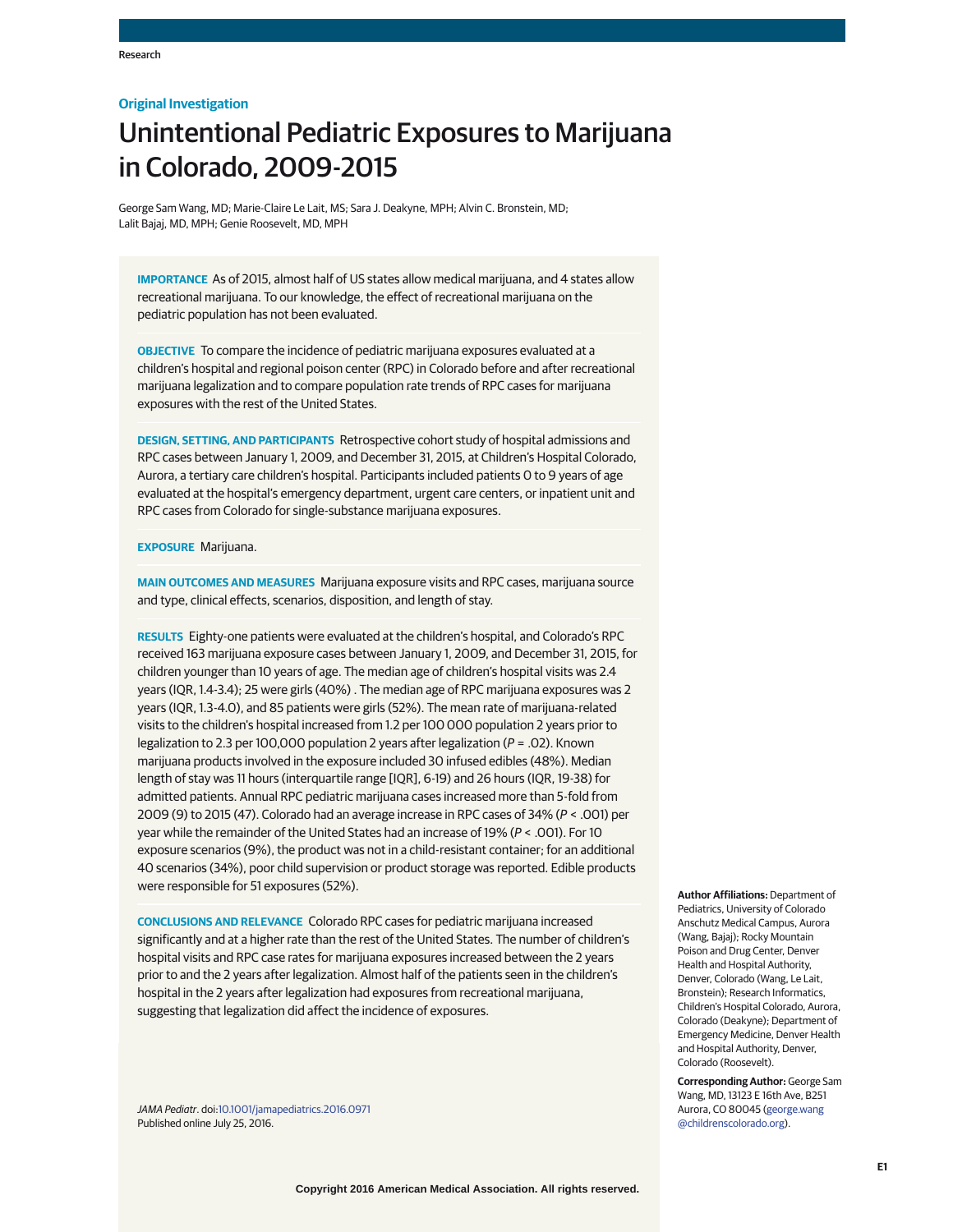espite the US Federal Schedule I status of marijuana,<br>
4 states and Washington, DC, have passed legislation<br>
to legalize recreational marijuana as of 2014.<sup>1,2</sup>Twenty-<br>
three states have passed medical marijuana legislatio 4 states and Washington, DC, have passed legislation three states have passed medical marijuana legislation; 4 of these states passed legislation between 2012 and  $2014.<sup>2</sup>$  Colorado allowed medical marijuana in 2000, although the industry did not flourish until 2009, when the US Justice Department did not seek arrest of marijuana users and suppliers if they conformed to state laws, and recreational marijuana became available for purchase in January 2014.<sup>3,4</sup>

Medical and recreational marijuana is available in a variety of products: cigarettes/vaporizers, high-concentrated products, and infused edibles. In Colorado, the percentage of tetrahydrocannabinol (THC) in marijuana available for sale ranges between 19% and 30%, compared with the 3% to 6% of THC in marijuana available for research by the National Institutes of Health.<sup>5,6</sup> Colorado generated \$573 million in revenue in the first year of recreational sales, and edible products accounted for 45% of the state's marijuana industry.<sup>7,8</sup>

In 2015, the American Academy of Pediatrics published a policy statement reaffirming its opposition to legalizing marijuana,<sup>9</sup> citing the potential harm to children and adolescents. States that decriminalized medical marijuana have shown an increase in emergency department (ED) visits and regional poison center (RPC) cases for unintentional pediatric marijuana exposures.<sup>10-12</sup> Based on this data, Colorado and Washington became the first states to pass preventive regulations: child-resistant packaging (CRP), warning labels, dose limitations, marketing limitations, and public health educational/media campaigns.<sup>4,13</sup> In Colorado, packaging rules (Rule R 1004.5) became permanent on October 30, 2014, with facilities and stores required to be in compliance by February 1, 2015<sup>4</sup>; Washington packaging rules (WSR 314-55-015) became effective June 20, 2015.<sup>13</sup> The objective of our study was to evaluate the effect of legalization of recreational marijuana on unintentional pediatric exposures.

## Methods

This was a retrospective study of cases presenting to Children's Hospital Colorado, Aurora, and exposure cases called to an RPC in Colorado, a state with medical and recreational marijuana legalization as of January 2014, between January 1, 2009, and December 31, 2015. The hospital is a tertiary care, freestanding children's hospital with an annual ED census of 65 000 visits (120 000 visits including its network of EDs and urgent care centers [UCs]). Children's hospital patient inclusion criteria were patients 0 to 9 years of age who were evaluated at that hospital's ED, UC, or inpatient units (inpatient ward or critical care unit) for a single-substance marijuana exposure. Hospital cases were identified using an electronic medical record search for patients with either a positive urine drug screen (UDS) for THC or an *International Classification of Diseases, Ninth Revision (ICD-9)* code for cannabis abuse (305.20), poisoning for psychodysleptics (969.9), or accidental poisoning by psychodysleptics (E854.1). For hospital admission rates, annual counts for *ICD-9* codes of poisoning by

## **Key Points**

**Question** What is the effect of recreational marijuana legalization on pediatric marijuana exposures?

**Findings** This retrospective cohort study evaluating pediatric marijuana exposures at a children's hospital and regional poison center in Colorado before and after recreational legalization demonstrated that marijuana exposure visits and population rates at the children's hospital significantly increased in the 2 years following legalization compared with the 2 years prior to legalization; the regional poison center exposure call average and population rates also significantly increased.

**Meaning** With an increase in unintentional pediatric exposures after legalization of recreational marijuana in Colorado, continued surveillance is critical, as is evaluating effective preventative measures as more states consider legalization.

drugs, medicinals, and biological substances (960-979) and accidental poisoning by drugs, medicinal substances, and biologics (E850-E858) were obtained. In October 2015, hospital coding changed to the *ICD-10*. Equivalent *ICD-10* codes were generated from *ICD-9* search criteria: F12 (for 305.20), T40 (969.6), T15-19 (930-939), T36-50 (960-979, E850-858), T51- T65 (980-989, E860-869), and W65-74 and T21.0-21.0 (E910- 919). Hospital cases were reviewed by a single investigator (G.S.W.), and variables were abstracted onto a standardized collection form. Hospital variables included age, sex, year of visit, whether history of exposure was available on presentation, exposure to medical or recreational marijuana, source and dose of marijuana if available, product, disposition, ancillary laboratory tests performed, hospital length of stay, and whether a social work consultation was obtained. The Colorado Multiple Institutional Review Board approved the study, granting a waiver of informed consent because the study was retrospective and investigators did not have direct contact with patients.

The RPC receives almost 100 000 human exposure calls annually. Regional poison center cases from Colorado were identified using the marijuana generic code (0083000) for single-agent exposures and closed cases for patients aged 0 to 9 years. Variables included age, sex, year of call, location of call, site of exposure, level of health care facility, exposure reason, route of exposure, caller-documented clinical effects (signs and symptoms), scenario, therapy, disposition, medical outcomes (classified as no, minor, moderate, or major effect as defined by the National Poison Data System), and coding for edible products (available only for 2013-2015).

Descriptive statistics were calculated. Medians with interquartile ranges (IQRs) were reported for continuous outcomes; frequencies and percentages were calculated for categorical outcomes. Generalized linear modeling using a Poisson distribution was used to compare the number of pediatricmarijuana cases per population, aged 0 to 9 years, over time for Colorado compared with the rest of the United States. Generalized linear modeling using a Poisson distribution was also used to compare the average proportion of total children's hospital pediatric visits owing tomarijuana exposures in the 2 years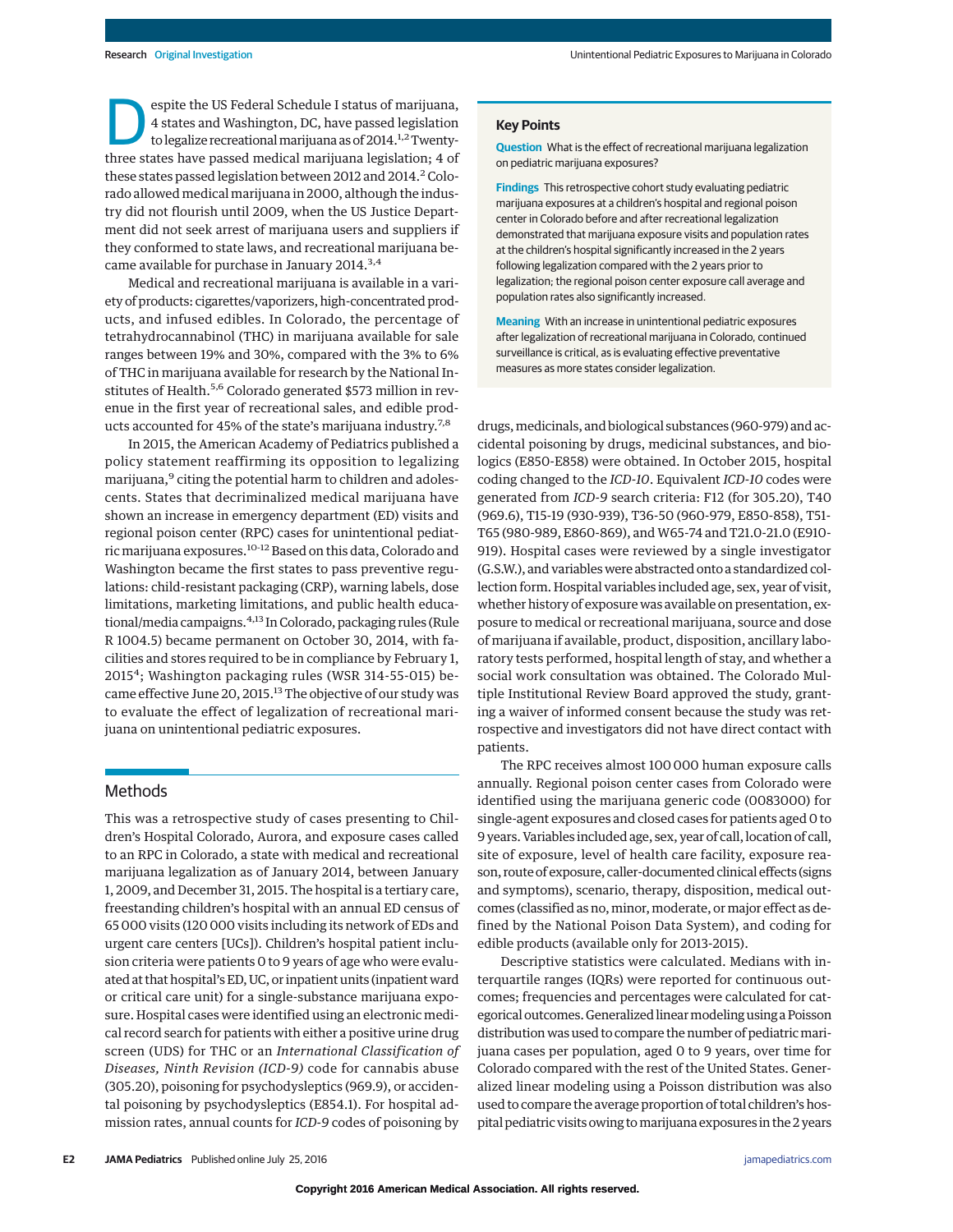prior to legalization (2012 and 2013) compared with the 2 years after legalization (2014 and 2015). A log link was used for this analysis because it constrains predicted values to be greater than 0. Total ED visit rates for ingestions were scaled per 1000 cases in children aged 0 to 9 years. Estimated annual census data for children 0 to 9 years, from 2009 through 2014, were obtained from [http://www.census.gov.](http://www.census.gov) Estimated census data for 2014 were used for 2015 because 2015 estimates were not available at the time of data analysis. Population rates were also calculated by dividing the total number of pediatric marijuana visits at the children's hospital by the Colorado pediatric population in each year from census data. Population rates were scaled per 100 000 children 0 to 9 years of age. Both rates convey valuable information: the total ED visit rates explain the changes in hospital admission patterns, and population rates describe overall changes. Similarly, total call and census population rates were compared using the poison center data. The *P* value for the change was determined by comparing the regression estimates with the Poisson distribution. All analyses were performed with SAS, version 9.3 (SAS Institute, Inc) and plotting was conducted using R, version 3.2.2 (R Foundation for Statistical Computing).

#### Figure 1. State Pediatric Marijuana Exposures



Annual children's hospital visits and regional poison center cases for unintentional marijuana exposures in children 9 years or younger in Colorado between 2009 and 2015. Children's hospital visits include emergency department visits, urgent care visits, and inpatient hospital admissions.

## **Results**

## Children's Hospital

Eighty-one patients evaluated at the children's hospital had either a positive UDS for THC or *ICD-9* code (or *ICD-10* equivalent) between January 1, 2009, and December 31, 2015. Nineteen patients were eliminated becausemarijuana exposure was not their primary diagnosis, leaving 62 patients for analysis. The annual numbers of exposures from 2009 to 2015 ranged from 1 visit in 2009 to 16 in 2015 (Figure 1). When compared with 2 years prior to legalization, the average marijuana exposure visits (4.3 to 6.4 per 1000 ED visits) and population rates (1.2 to 2.3 per 100 000 population) at the children's hospital increased compared with the 2 years after legalization. (*P* = .19 and  $P = 0.02$ , respectively) (Table).

The median age of patients was 2.4 years (IQR, 1.4-3.4); 25 (40%)were girls. Three of the 16 patients in 2012 and 2013 (19%) presented with a history of marijuana exposure; in contrast, 18 of the 32 patients (56%) in 2014 and 2015 had a history of marijuana exposure on presentation. In 2012 and 2013, 11 patients (69%) had medical workups including at least 1 other test performed in addition to a UDS. In 2014 and 2015, 12 of the 32 patients (38%) had either no testing or only a UDS as part of their medical evaluation. Between 2009 and 2015, 21 of 62 exposures (34%) were from medical marijuana; 15 of the 32 exposures (47%) in 2014 and 2015 were from known recreational products. The sources of the marijuana were a parent (27), grandparent (8), neighbor/friend/babysitter (8), and other family member (7). Known marijuana products involved in the exposure included 30 infused edible products (48%): 17 baked goods (cookies, brownies, and cake), 10 candies, and 2 popcorn products. Forty patients (65%) were observed in the ED or UC, and 13 patients (21%) were admitted to an inpatient ward unit. An additional 9 patients (15%) were admitted to the intensive care unit. Two of these required respiratory support: a 3-year-old who was intubated for apnea and an 8-monthold who received continuous positive pressure for respiratory insufficiency. The median length of stay for all patients was 11 hours (IQR, 6-19 hours), including patients observed in the ED; the median length of stay for admitted patients was 26 hours (IQR, 19-38). Forty-nine patients (79%) received a social work consultation. In 2012 and 2013, all 16 patients

Table. Marijuana-Related Hospital Visits and Poison Center Cases for Children 9 Years and Younger in the 2 Years Prior to Legalization (2012 and 2013) and 2 Years After Legalization (2014 and 2015)

| Rate |                                                          | Average Rate in<br>2012-2013<br>$(95%$ CI) | Average Rate in<br>2014-2015<br>(95% CI) | <b>Change From 2 Years Prior to</b><br><b>Legalization to 2 Years After</b><br>Legalization. % (95% CI) | P Value for Change |
|------|----------------------------------------------------------|--------------------------------------------|------------------------------------------|---------------------------------------------------------------------------------------------------------|--------------------|
|      | Hospital                                                 |                                            |                                          |                                                                                                         |                    |
|      | Marijuana visits per<br>1000 ED visits for<br>ingestions | $4.3(2.6-6.9)$                             | $6.4(4.5-9.0)$                           | 50.0 (-17.7 to 173.4)                                                                                   | .19                |
|      | Marijuana visits per<br>100 000 population               | $1.2(0.7-1.9)$                             | $2.3(1.6-3.3)$                           | 100.4 (10.0-265.2)                                                                                      | .02                |
| PC.  |                                                          |                                            |                                          |                                                                                                         |                    |
|      | Marijuana cases per<br>1000 PC cases                     | $0.9(0.7-1.2)$                             | $2.3(1.9-2.8)$                           | 156.3 (74.5-276.6)                                                                                      | < 0.01             |
|      | Marijuana cases per<br>100 000 population                | $2.7(1.9-3.7)$                             | $6.3(5.1-7.8)$                           | 135.6 (60.4-246.1)                                                                                      | < 0.01             |

Abbreviations: ED, emergency department; PC, poison center.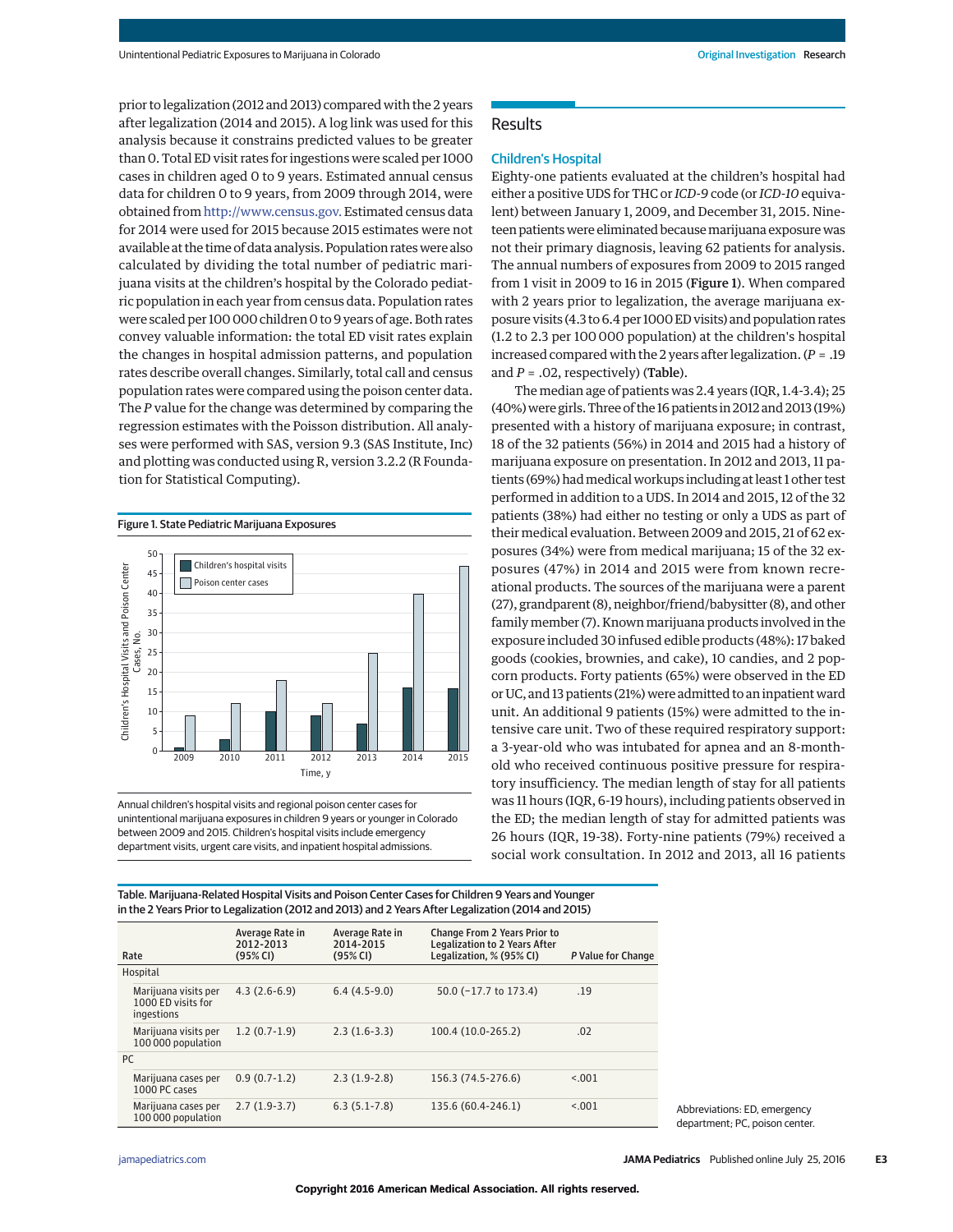

Figure 2. Colorado Pediatric Marijuana Exposures vs US Pediatric Exposures

Comparison of unintentional marijuana exposure rates between Colorado and the remainder of the United States excluding Colorado per 100 000 population in children 9 years and younger between 2009 and 2015. The Colorado rate = 100 000 × e −9.5896+0.2902×time and the United States rate = 100 000 × e−11.4543+0.1732×time, where time is −6 in 2009, −5 in 2010, −4 in 2011, −3 in 2012, −2 in 2013, −1 in 2014, and −0 in 2015. The rate difference was significant (P = .04). PC indicates poison center.

received a social work consultation, while in 2014 and 2015, 21 patients (66%) received a social work consultation.

## Regional Poison Center

Colorado's RPC received 163 marijuana exposure cases between January 1, 2009, and December 31, 2015, for children younger than 10 years of age (Figure 1). The annual number of marijuana exposure cases increased more than 5-fold, from 9 in 2009 to 47 in 2015. Colorado had an mean increase in RPC cases for marijuana exposure of 34% (95% CI, 22%-47%; *P* < .001) per year, while the remainder of the United States had an average increase in cases of 19% (95% CI, 12%-27%,*P* < .001). The difference between Colorado compared with the remainder of the United States was significant (*P* = .04) (Figure 2). The RPC's mean marijuana exposure case and population rates significantly increased between the 2 years before (2012-2013) and the 2 years after legalization (2014-2015) (Table).

The median age of RPC marijuana exposures was 2 years (IQR, 1.3-4.0), and 85 patients were girls (52%). Of these exposure cases, 61 (37%) originated from their own residence while 97 (60%) were from a health care facility. The remaining cases were from a school (1 [<1%]), workplace (1 [<1%]), other (1 [<1%]), other residence (1 [<1%]), or unknown location (1 [<1%]). Most exposure sites were in the child's own residence (143 [88%]), followed by school (5 [3%]) and other (15 [9%]). Most exposures were unintentional (135 [83%]), but 2 exposures were intentional (1%), 5 were adverse drug reactions (3%), 4 were other contamination/tampering (3%), and 17 had unknown exposure reasons (10%). Ingestion (121 [74%]) was the most common route of exposure reported, followed by unknown route (19 [12%]), inhalation (18 [11%]), dermal

(3 [2%]), and multiple routes of exposure (2 [1%]). Most children were treated at a health care facility (99 [61%]) or referred to a health care facility (38 [23%]); 22 patients (14%) were treated where the call originated (non–health care facility), and 4 (2%) were treated in unknown or other locations. Most children had either no (45 [28%]) or minor effects (75 [46%]). Eighteen children (11%) experienced moderate effects, and 4 (3%) had major effects. An additional 20 children (12%) had minimal effects, effects were not followed, or were unrelated. There was 1 reported death in an 11-month-old. The patient presented to the hospital unresponsive and in a wide complex tachycardia with a severe metabolic acidosis (pH of 6.7). The patient underwent cardiopulmonary resuscitation for 20 minutes without return of spontaneous circulation. Urine drug screen resultswere positive for THC and confirmed on postmortem analysis. The final diagnosis after autopsy was myocarditis.

Clinical effects reported were drowsiness/lethargy (80 [49%]), ataxia/dizziness (20 [12%]), agitation (13 [8%]), vomiting (8 [5%]), tachycardia (9 [6%]), dystonia/muscle rigidity (4 [2%]), respiratory depression (4 [2%]), bradycardia/ hypotension (4 [2%]), and seizures (5 [3%]). Patients could have more than 1 clinical effect. For 17 exposure scenarios (10%), the product was not in a CRP and in an additional 51 scenarios (31%), poor child supervision or product storage were reported. Edible products were attributed to 51 of the 99 exposure cases (52%) from 2013 through 2015 (RPC coding formarijuana food products was initiated in 2013).

# **Discussion**

Colorado's RPC rate of marijuana exposure cases increased by 34% between 2009 and 2015 and was significantly greater than the remainder of the United States. Both the children's hospital visits and the RPC's mean marijuana exposure census population–adjusted rates increased from the 2 years prior to the 2 years after legalization. Fifteen of the 32 exposures seen in the children's hospital in 2014 and 2015 were from recreationalmarijuana, suggesting that the legalization of recreational marijuana did affect the incidence of pediatric exposures.

These unintentional marijuana exposures represent a small fraction of the total pediatric ingestions and exposures presenting to the ED and RPC cases. In 2014, poison centers reported 1 031 927 exposures in children younger than 6 years.<sup>14</sup> Pharmaceuticals and household products still account formost toddler exposures because they are much more common and available in the household.<sup>14</sup> However, as marijuana becomes more available, exposures may continue to increase. Furthemore, compared with most unintentional pediatric exposures, symptoms after marijuana exposure can be severe: 35% of patients presenting to the hospital required admission, increasing the hospital burden and usingmore health financial resources. The severity of symptoms and need for medical evaluation seen in this study likely resulted from the combination of the age (toddler), the form (edible), and dose (THC) of marijuana. The reported death from myocarditis in the 11-month-old child and causality in relationship to the child's positive THC is unclear.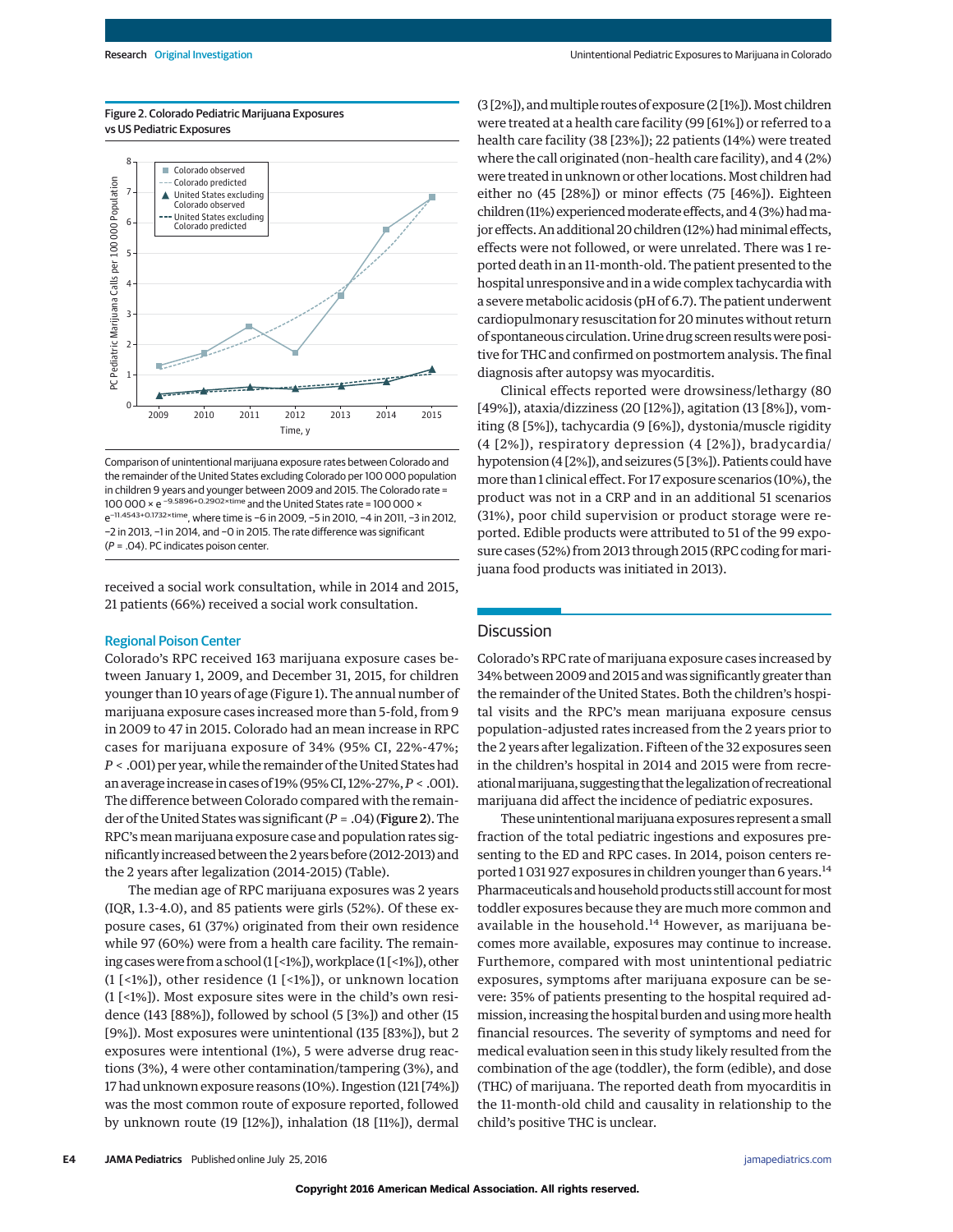Ingestion of edible products continues to be amajor source of marijuana exposures in children and poses a unique problem because no other drug is infused into a palatable and appetizing form. These palatable products are often indistinguishable from the noninfused products. Dosing a drug in a "serving size" less than typically recommended for an equivalent food product also can be a source of confusion. For example, a marijuana chocolate bar can contain multiple 10-mg THC single-dose units. In adults, overconsumption of edible projects is associated with an increase in ED visits resulting from dysphoric reactions, panic attacks, and anxiety.<sup>12</sup> Edibles have also been blamed for 3 adult deaths in Colorado.<sup>15,16</sup>

Colorado, Washington, Oregon, and Alaska passed several regulations to prevent pediatric exposures including CRP. Childresistant packaging is a proven successful method of exposure prevention and is required by the Poison Prevention Packaging Act for prescription medications, scheduled drugs, and hazardous household chemicals.17-20 Requiring CRP from the marijuana industry would seem like a logical step in prevention. However, CRP is a deterrent and does not guarantee that a child is unable to open the container and is not a substitute for proper safe storage. Child-resistant packaging only functions when the product is kept in the original packaging and the child-resistant system remains intact with repeated package access. State packaging regulations only apply to purchased products and will not be of any benefit to families who are not educated about proper home storage techniques (eg, up and out of reach/sight) or those who create home products. At the time of the exposure, marijuana products were not in CRP in 9% of exposures, and in an additional 34%, themarijuana productswere inappropriately stored (eg, in plain site or left out) or the child was not being supervised. This was not consistently documented by the RPC, so the true number of exposures associated with inappropriate storage or lack of CRP use is unknown. The effectiveness of CRP to prevent unintentional marijuana exposures is unclear because the rate of exposure continued to rise.However, state implementation of this requirement did not becomemandatory until 2015. Furthermore, the increased public availability of marijuana products may be the predominant driving factor for the rising number of exposures. As of March 2016, commericialization of marijuana has led to 424 retail marijuana stores, 503 marijuana cultivators, 173 product manufacturers, and 15 testing facilities in Colorado.<sup>21</sup> Other preventive measures may need to be emphasized including public health campaigns, regulations that limit home production, or further evaluation of lower dose limitations in commercial products.<sup>22,23</sup>

Families of patients in Colorado disclosed a history of marijuana exposure on presentation to the hospital more frequently after legalization of recreationalmarijuana. In 2014 and 2015, 18 patients (56%) presented with a known history of marijuana exposure compared with 3 patients (19%) in 2012 and 2013. This comfort level of disclosure may be owing to the perception that there will be fewer legal and social ramifications because of legalization. The history of marijuana exposure facilitates timely and appropriate care. Without history of exposure or when the diagnosis is unclear, children have received unnecessary laboratory testing, procedures, and radiographic imaging because exposures canmimic other central nervous system depressants.<sup>10</sup> As health care professionals become more familiar with the pediatric marijuana toxidrome, unnecessary expensive diagnostic workups may decrease. In 2014 and 2015, one-third of the patients were treated with observation and less extensive testing.

Social work consultations decreased from 28 exposures (93%) from 2009 through 2013, including every patient in 2012 and 2013, to 21 (66%) in 2014 and 2015. Similar to other unintentional ingestions and exposures of legal products such as pharmaceuticals, ethanol, or household chemicals, there is no standard on reporting marijuana exposures. However, allowing access to high-potency marijuana products can be deemed negligent, similar to allowing access to potentially harmful pharmaceuticals, household products, or ethanol.Whether to report marijuana exposures to social services continues to be a source of debate without consensus among medical professionals, child welfare agencies, law enforcement, and the public. Regardless of the exposure, we would advocate reporting if concerns of neglect, abuse, caregiver impairment, or behavior that would be a risk to the child is noted. Besides unintentional exposures, important issues for the pediatric population that need to be addressed include the risk of prenatal and breast feeding exposures, secondhand marijuana smoke, the effect on adolescent and mental health population, and medicinal uses (eg, pediatric seizures).

Our study has some limitations. This was a retrospective review at a tertiary care hospital and RPC, so our results may not be generalizable to other institutions or states. The abstractor was not blinded to the study question. Both the electronic medical record and RPC data may have had missing information and details about the case including source, product, and details of the clinical case. There also may have been missed patients based on our inclusion and search criteria. Regional poison center data are a self-reporting database and may underestimate the true number of exposures within a population.

# **Conclusions**

There was an increase in unintentional pediatric exposures during the first 2 years after legalization of recreational marijuana in Colorado. Continued surveillance is critical in evaluating the effect marijuana legislation has on the pediatric population. Edible marijuana products continue to be a significant source of pediatric exposures given their attractiveness and palatability to children. Identifying successful preventive strategies requires further investigation. As more states pass laws legalizing recreational marijuana, legislators and health care professionals will need to consider strategies to decrease its effect on the pediatric population.

ARTICLE INFORMATION

**Accepted for Publication:** March 31, 2016.

**Published Online:** July 25, 2016. doi[:10.1001/jamapediatrics.2016.0971.](http://jama.jamanetwork.com/article.aspx?doi=10.1001/jamapediatrics.2016.0971&utm_campaign=articlePDF%26utm_medium=articlePDFlink%26utm_source=articlePDF%26utm_content=jamapediatrics.2016.0971) **Author Contributions:** Dr Wang had full access to all the data in the study and takes responsibility for